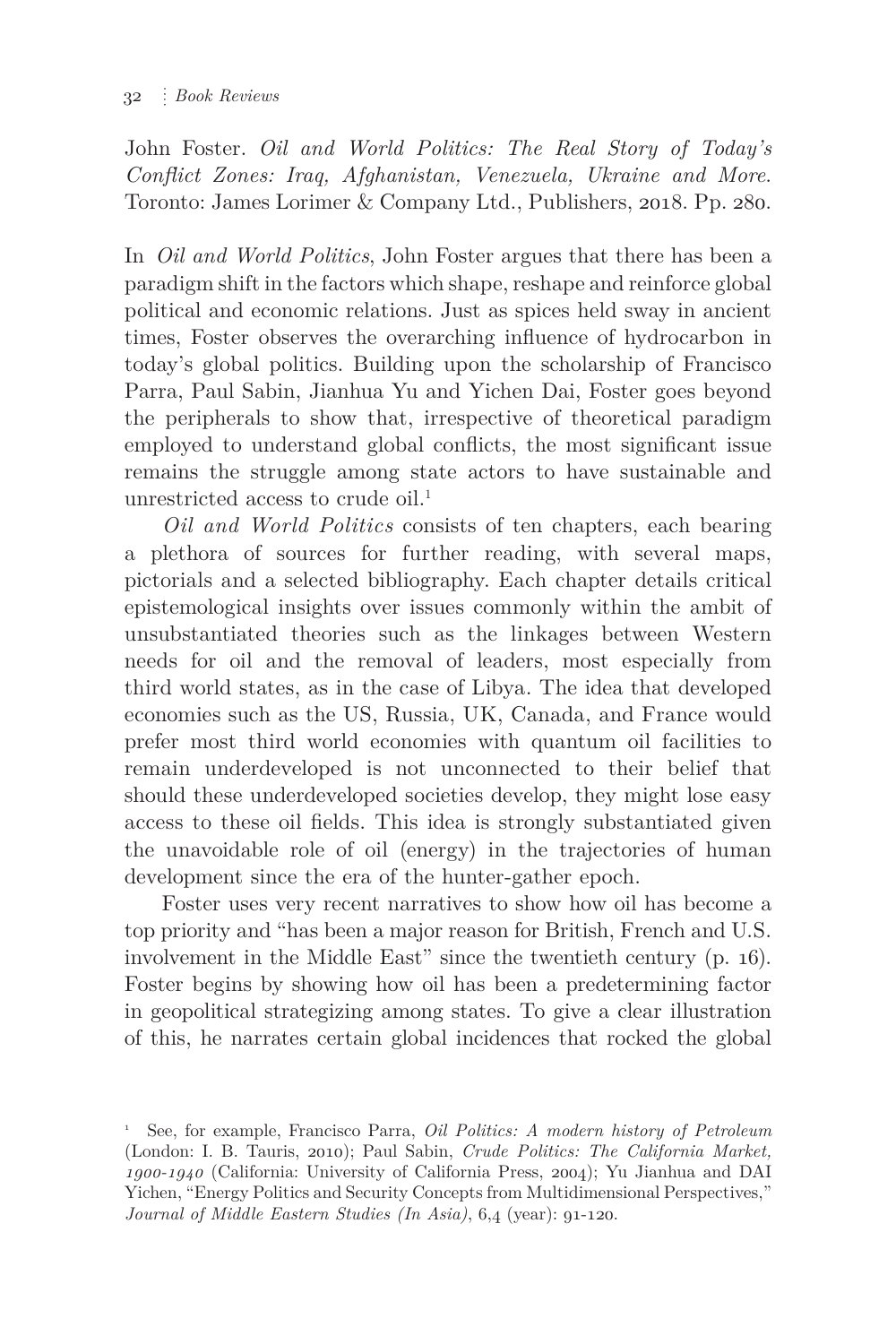political space, such as the Gulf War and its effects on the political economy of oil across the globe. In Chapter Two, Foster argues that the invasion of Iraq in 2003 by the George W. Bush administration was a calculated attempt to gain access to Iraqi oilfields under the smokescreen of promoting democratisation and human rights. Three points are emphasized: first, Foster observes that the West has had an interest in Iraqi oil since the start of the twentieth century. The second point is the role of the media in the gamut of events that transpired during the period. Finally, the US invasion triggered an internal division amongst Iraqis, which to date is still causing instability within the Persian Gulf region.

In Chapter Three, Foster argues that the protracted conflict that has ravaged Syria is also situated within this geopolitical context since the Syrian state itself "is aligned with Iran, Iraq, and Lebanon. Some analysts refer to a 'Shia Crescent' – a half-moon shaped region linking people of these four countries" (p. 59). Of course, Syria's position within the eastern end of the Mediterranean Sea makes it a valuable prize among states, as "some countries would earn transit revenue from having the pipeline within their country and other countries would earn nothing" (p. 60). The Syrian crisis has lingered for so long because of the struggle between the US and Russia to gain full control of Syria's oil and strategic routes. Russian and American support for the Syrian government and rebel forces, respectively, could be likened to a neo-Cold War. Supporting the position of Foster, Erwin Van Veen notes that Syria "is also a (proxy) battleground for various regional and global power competitions that have superimposed themselves on the drivers of local conflict."<sup>2</sup> The ripple effects on the Syrian state are alarming and present many questions. As Foster asks, "Who would be responsible for paying for Syria's reconstruction after the war?" (p. 84)

Iran's desire to acquire nuclear weapons and alleged involvement in terrorism has placed the Persian Gulf state on the blacklist of the US and her allies. These developments earned Iran and other countries, such as North Korea and Iraq, inclusion under an "Axis of Evil" (p. 85). Similar to his analyses on Iraq, Foster posits that Iran has persistently had to suffer a series of sanctions, not because any connections in sponsoring terrorism have been sufficiently proven, but

<sup>2</sup> Erwin Van Veen, "The Geopolitics of Syria's Reconstruction: A Case of Matryoshka," *Syria Studies*, 11(1), 2019, 33-56.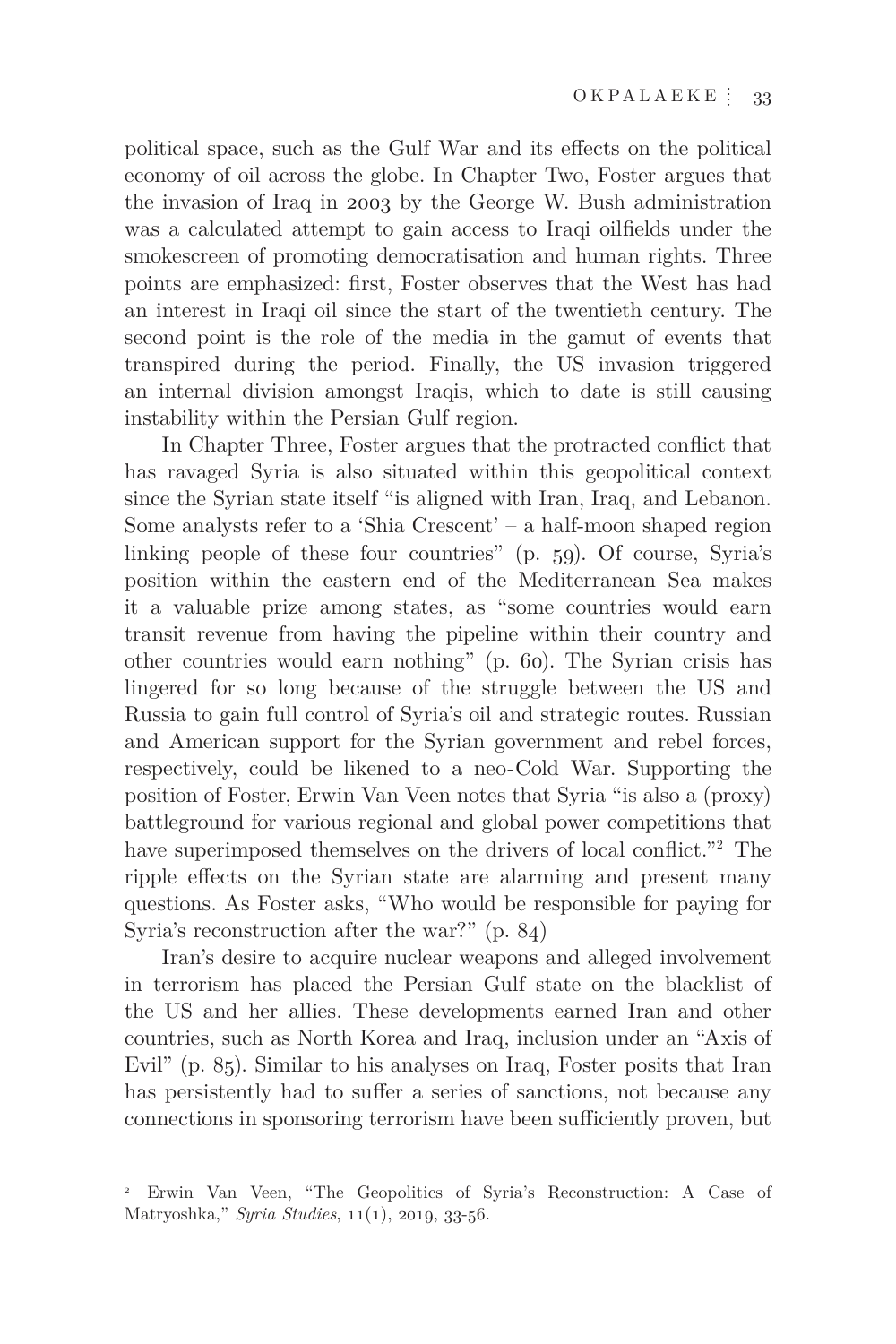because its relationships with countries like Russia, Pakistan, and China exasperates the US's and other NATO countries' oil security policies, most especially within the Persian Gulf region. Considering the African continent, Foster illuminates how the struggle for oil security is caught in the web of persistent conflict between the West and Libya under Muammar Gaddafi's regime. As is typical of the West, the smokescreen remains democratisation and the protection of human rights. The Responsibility to Protect (R2P) was adopted to intrude into Libya's oil reserves, which eventually led to the death of Gaddafi, thus creating another failed state in Africa.

In Chapter Six, Foster demonstrates the long-standing importance of transit routes, especially those scattered across various waterways. Foster stresses how chokepoints and straits have become critical issues in oil politics, often causing conflict between major oil players, pirates and terrorist groups. Emphasis, however, is placed on certain regions such as the Strait of Gibraltar, Strait of Hormuz, and Bab El-Mandab. Others are the Strait of Malacca, the Suez Canal, and other strategic coastlines which are important for oil exporting and importing business across the globe. Foster argues that the spate of recurring insecurity issues across the various chokepoints and straits have necessitated the US and NATO to urge for security improvements in regions such as Djibouti, Somalia, and Yemen, among others. But at whose expense are these security measures? Foster muses that "the losers are taxpayers and people who are inevitably collateral damage in countries being patrolled," a majority of whom reside in Africa and the Middle East (p. 140). Moreover, the case of Afghanistan and the Tapi Pipeline presents yet another episode of an oil (covert motive)–counterterrorism (overt) linkage. As he observes, "of course, the War on Terror was about control – it had nothing to do with democratization" (p. 148). In discussing the issues of oil, security and the US's interest in Afghanistan, Foster shows that there are many issues left to address. Foster's major concerns revolve around the question of whether or not Afghanistan has the capability to secure the Tapi Pipeline from potential internal threats that might lead to further instability as seen in the cases of Iraq and Libya.

The last three chapters (–Eight to Ten) move beyond Africa and the Middle East as Foster shifts his analysis to Ukraine to support his argument that oil is central to global politics. The struggle for the Crimean region holds grave importance for Russia's international economic success, given the fact that Russia has limited sea routes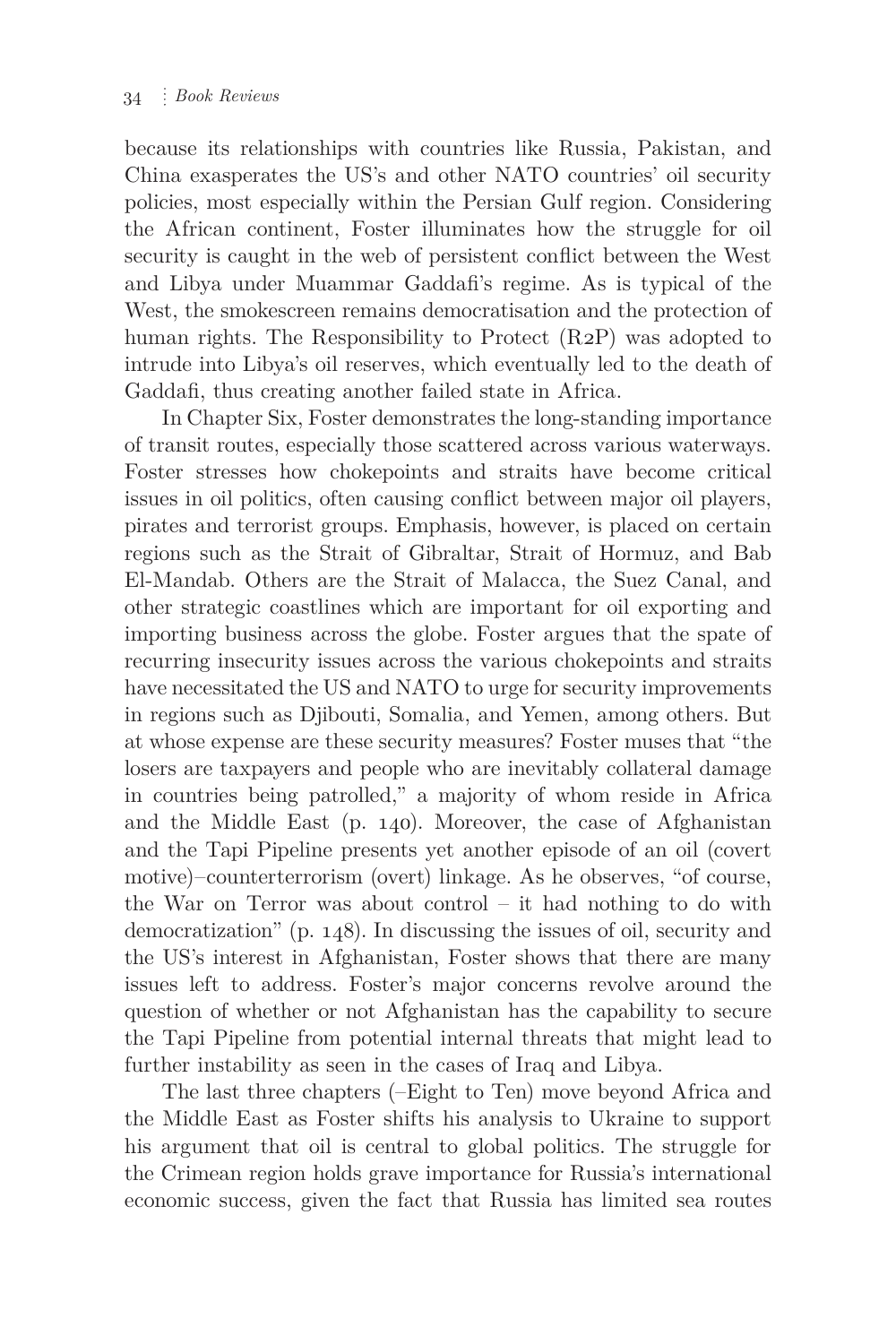to conduct global trade all year round. Unfortunately, since 2014, there have been several economic embargoes and political-diplomatic disputes between the US, Russia, and Ukraine over the acquisition or dispossession of the Crimea. The conflict between the US and Russia over the Crimean region presents yet another platform for both the US and Russia in the twenty-first century to engage in further rounds of the Cold War.

Chapters Nine and Ten explore several ongoing issues and theories which could help decipher the recurring tensions in many quarters of the world, most especially on the question of how and to what extent does the privatisation of states' oil fields affect the lives of citizens. How have citizens reacted to government insensitivities towards their plight? In Foster's view, such actions by governments have the potential of creating internal conflicts, especially within those states whose citizens feel that the oil within their geographical space is not being put to proper use for the enhancement of their dayto-day lives. Upon the application of Foster's argument, the Nigerian Niger Delta Insurgency becomes easier to comprehend. Internal struggles in states have often attracted embargoes and sanctions from global governmental organizations. Although these issues could, according to Foster, be resolved if privatisation in the oil sector is properly implemented along the conditions of international financial institutions, which in most cases remains a herculean task to achieve given the nature of economic structures in most third world economies where such issues of oil and conflict are rife.

Having spent well over thirty years as an economist with British Petroleum, John Foster has compiled a detailed text which captures the real source behind most contemporary conflicts across the world. His ability to lucidly present his arguments with sufficient data, mostly from memos and correspondence, and a historical analytical style makes for easy comprehension. However, given the fact that the text is a product of work experiences gathered over many years, it is only logical that Foster omitted certain helpful theoretical paradigms such as a literature review. That notwithstanding, *Oil and World Politics* remains a key text for understanding of oil and global politics. A well-researched text with sufficient primary sources helps substantiate the long-purported view that most conflicts across the globe are connected to the struggle over oil and its variegated subsidiaries. *Oil and World Politics* is recommended to those who wish to expand their knowledge of oil's role in international conflict.